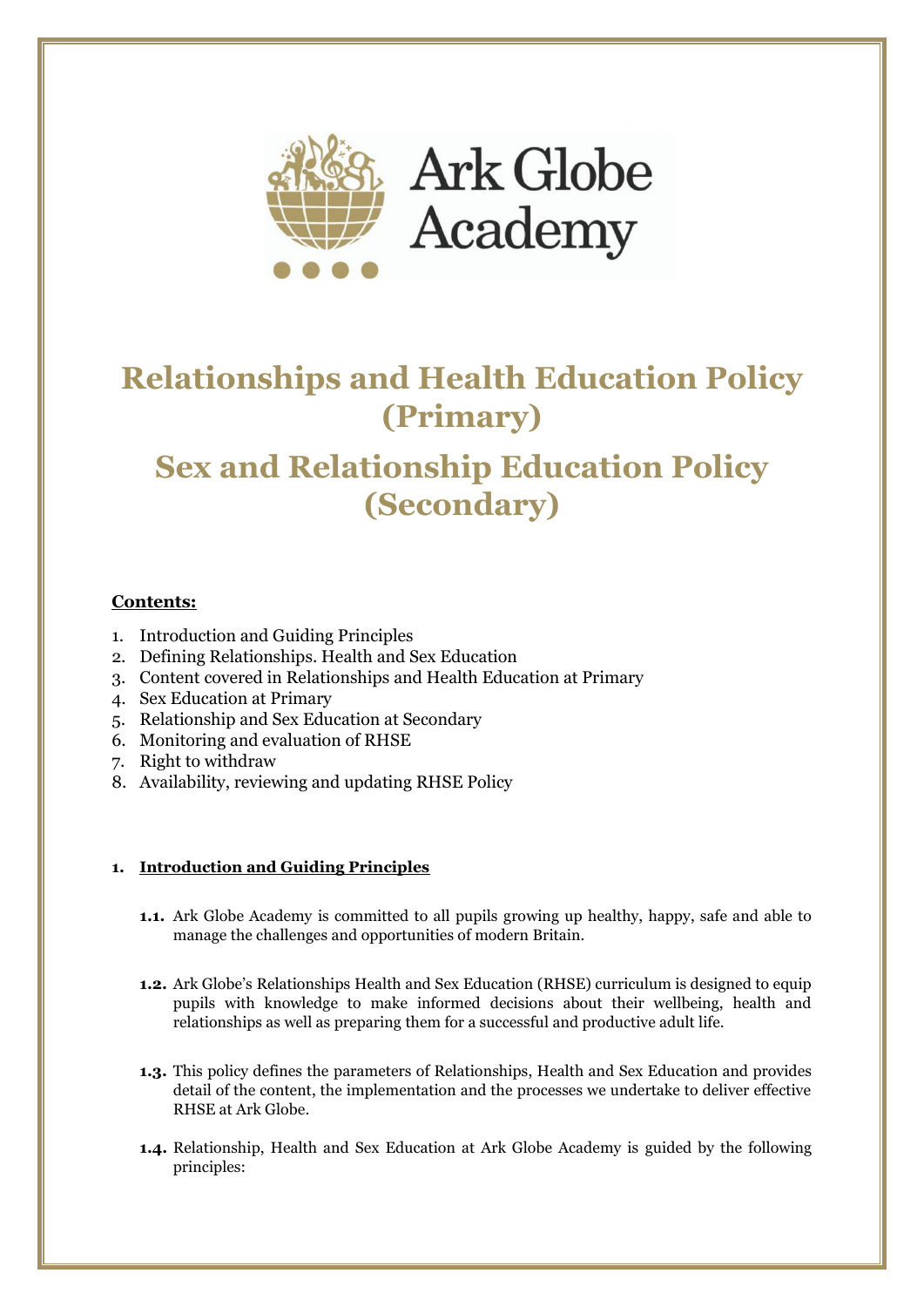- **A. Age-Appropriateness:** The RHSE curriculum covers content appropriate for each year group.
- **B. Transparency:** Parents are made aware of the content of the RHSE curriculum and resources used are also available for parents to see. The home-school partnership is important in the delivery of the curriculum.
- **C. Keeping children safe:** The curriculum is designed to raise awareness about key issues so that children are able to lead safe and healthy live.

## **2. Defining Relationships and Health Education**

#### **2.1. Relationships Education**

**2.1.1.** Teaching the fundamental building blocks and characteristics of positive relationships, with particular emphasis on friendships, family relationships and relationships with other peers and adults.

#### **2.2. Health Education**

**2.2.1.** Teaching the characteristics of good physical health and mental wellbeing.

#### **2.3. Sex Education**

**2.3.1.** Teaching issues related to puberty, sexual orientation, sexual relationships and sexual health.

#### **3. Content covered in Relationships and Health Education at Primary**

**3.1.** The RHE curriculum is delivered by Ark Globe's class teachers. The content is structured so that it is age-appropriate and explicitly builds upon prior learning. The content of Relationships Education and Health Education is covered in 3.2 and 3.3 of this document, as well as in the appendices.

#### **3.2. Relationships Education**

- **3.2.1.** Relationships Education at Ark Globe will put in place the building blocks needed for positive and safe relationships, including with family, friends and online. Pupils at Ark Globe will be taught what a relationship is, what family means and who can support them. This will be delivered in an age-appropriate manner, covering how pupils should treat each other with kindness, consideration and respect.
- **3.2.2.** Jigsaw covers all areas of PSHE for the primary phase including statutory Relationships and Health Education. The table below gives the learning theme of each of the six Puzzles (units) and these are taught across the school; the learning deepens and broadens every year. All content that is delivered has been designed to be age-appropriate and cumulatively build on previously covered subject matter.

| <b>Autumn 1</b> | Being Me in My World          | Includes understanding my own identity and how I fit<br>well in the class, school and global community. Jigsaw<br>Charter established. |  |
|-----------------|-------------------------------|----------------------------------------------------------------------------------------------------------------------------------------|--|
| <b>Autumn 2</b> | <b>Celebrating Difference</b> | Includes anti-bullying (cyber and homophobic bullying)<br>included) and understanding                                                  |  |
| Spring 1        | Dreams and Goals              | Includes goal-setting, aspirations, who do I want to<br>become and what would I like to do for work and to<br>contribute to society    |  |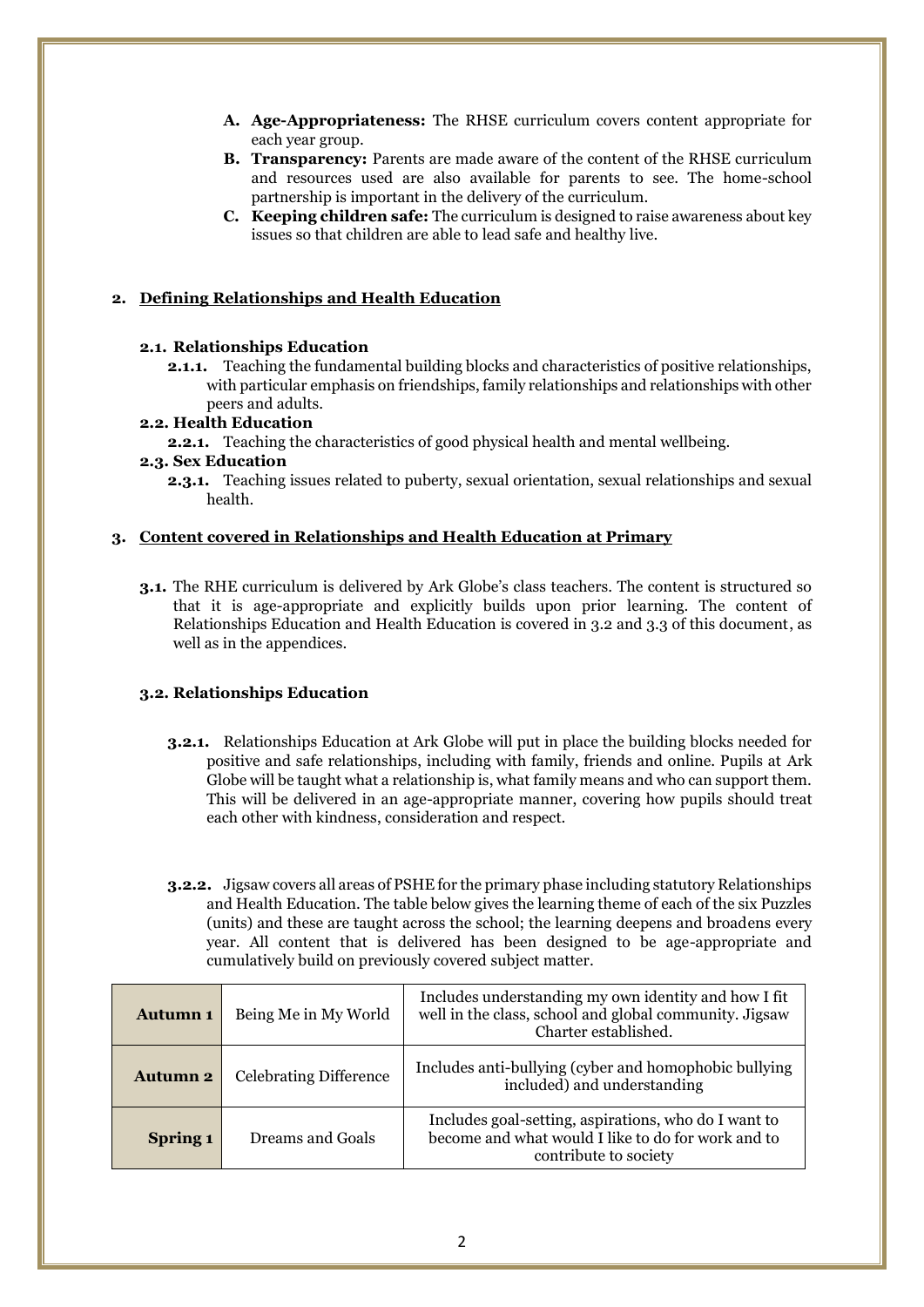| <b>Spring 2</b> | Healthy Me    | Includes drugs and alcohol education, self-esteem and<br>confidence as well as healthy lifestyle choices, sleep,<br>nutrition, rest and exercise |
|-----------------|---------------|--------------------------------------------------------------------------------------------------------------------------------------------------|
| Summer 1        | Relationships | Includes understanding friendship, family and other<br>relationships, conflict resolution and communication<br>skills, bereavement and loss      |
| Summer 2        | Changing Me   | Includes Relationships and Sex Education in the<br>context of coping positively with change                                                      |

**3.2.3.** At Ark Globe Academy we allocate an hour to RHE each week in order to teach the RHE knowledge and skills in a developmental and age-appropriate way. These explicit lessons are reinforced and enhanced in many ways:

Assemblies, our praise and reward system, our Learning Charter, through relationships child to child, adult to child and adult to adult across the school. We aim to 'live' what is learnt and apply it to everyday situations in the school community.

- **3.2.4.** Class teachers deliver the weekly lessons to their own classes.
- **3.2.5.** Relationships Education content relating to online relationships is also covered through our Online Safety Computing unit, taught to all year groups, as well as in e-safety assemblies and taught content sessions.
- **3.2.6.** By the end of primary school, pupils will have been taught content on:
	- Families and people who care for me
	- Caring friendships
	- Respectful relationships
	- Online relationships
	- Being safe
- **3.2.7.** The way the Jigsaw Programme covers these is explained in the mapping document: Jigsaw 3-11 and Statutory Relationships and Health Education which can be found in appendix (a).
- **3.2.8.** It is important to explain that whilst the *Relationships* Puzzle (unit) in Jigsaw covers most of the statutory Relationships Education, some of the outcomes are also taught elsewhere in Jigsaw e.g. the *Celebrating Difference* Puzzle helps children appreciate that there are many types of family composition and that each is important to the children involved. This holistic approach ensures the learning is reinforced through the year and across the curriculum. Specific details of the Relationships Education content can be found in appendix (a).

#### **3.3. Health Education**

- **3.3.1.** Health Education at Ark Globe will give the pupils the information they need to make good decisions about their own health and wellbeing, to recognise issues in themselves and others, and to seek support as early as possible when issues arise.
- **3.3.2.** By the end of primary school, pupils will have been taught content on:
	- Mental wellbeing
	- Internet safety and harms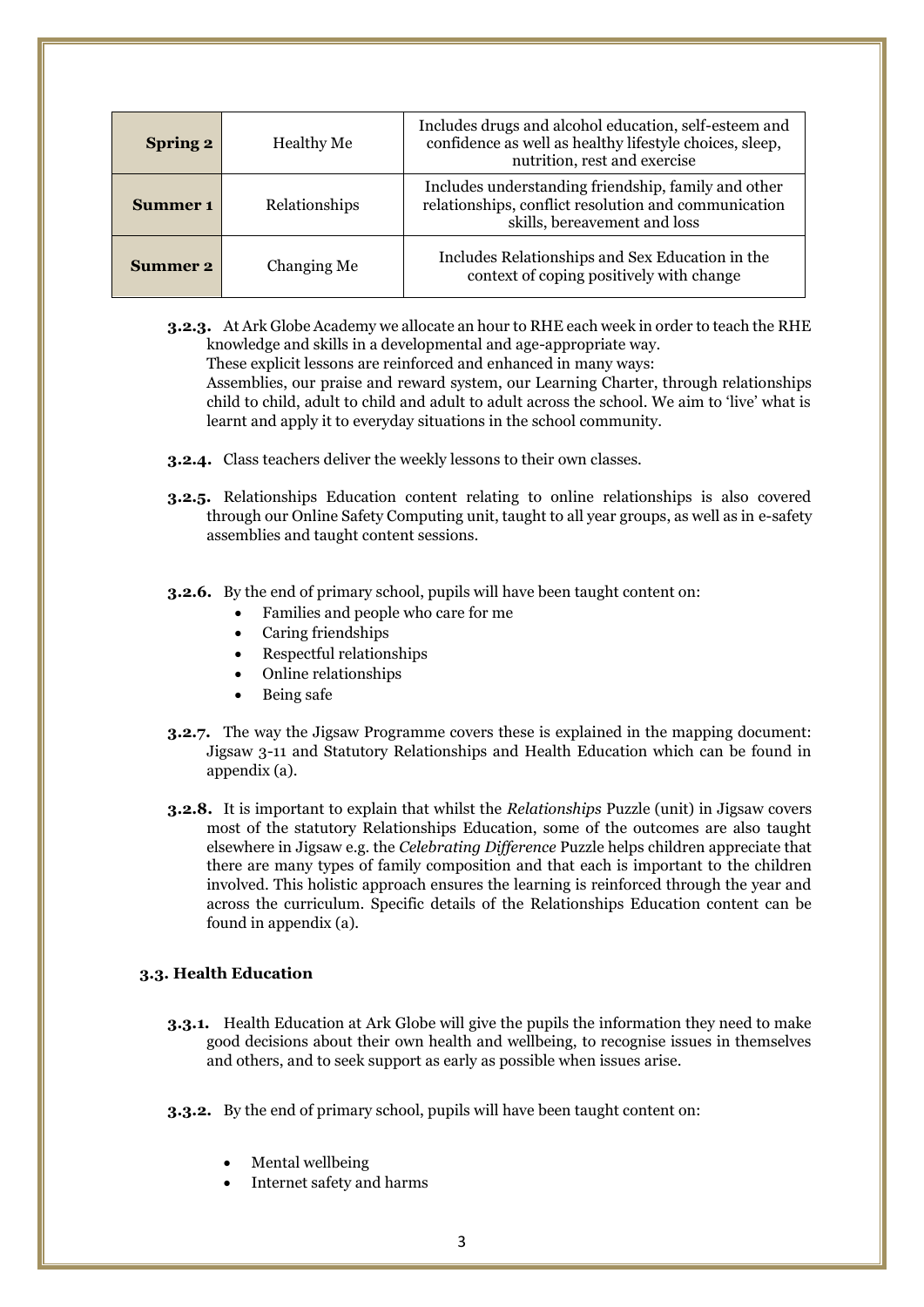- Physical health and fitness
- Healthy eating
- Facts and risks associated with drugs, alcohol and tobacco
- Health and prevention
- Basic first aid
- Changing adolescent body
- **3.3.3.** The Health Education curriculum is delivered by Ark Globe's class teachers. The content is structured so that it is age-appropriate and explicitly builds upon prior learning.
- **3.3.4.** Health Education content relating to online relationships is also covered through our Online Safety Computing unit, taught to all year groups, as well as in e-safety assemblies and taught content sessions.
- **3.3.5.** The expected outcomes for each of these elements can be found further on in this policy. The way the Jigsaw Programme covers these is explained in the mapping document: Jigsaw 3-11 and Statutory Relationships and Health Education.
- **3.3.6.** It is important to explain that whilst the *Healthy Me* Puzzle (unit) in Jigsaw covers most of the statutory Health Education, some of the outcomes are taught elsewhere in Jigsaw e.g. emotional and mental health is nurtured every lesson through the *Calm Me* time, social skills are grown every lesson through the *Connect Us* activity and respect is enhanced through the use of the *Jigsaw Charter*.
- **3.3.7.** Specific details the Health Education content covered can be found in appendix (b).

#### **4. Sex Education**

- **4.1.** The DfE Guidance 2019 (p.23) recommends that all primary schools 'have a sex education programme tailored to the age and the physical and emotional maturity of the pupils. However, 'Sex Education is not compulsory in primary schools'. (p. 23)
- **4.2.** Schools are to determine the content of sex education at primary school. Sex education 'should ensure that both boys and girls are prepared for the changes that adolescence brings and – drawing on knowledge of the human life cycle set out in the national curriculum for science how a baby is conceived and born'.
- **4.3.** At Ark Globe Academy, we believe children should understand the facts about human reproduction before they leave primary school. We define Sex Education at Primary as 'understanding human reproduction and preparing boys and girls for the changes that adolescence brings' and intend to teach this as part of Jigsaw curriculum in the summer term of Y6. The school will inform parents of this right by the end of the Spring Term before the unit is taught.

## **4.4.** Our Primary Sex Education will focus on:

- Preparing boys and girls for the changes that adolescence brings
- How a baby is conceived and born

**4.5.** The following lessons are sex education lessons to be taught in Y6: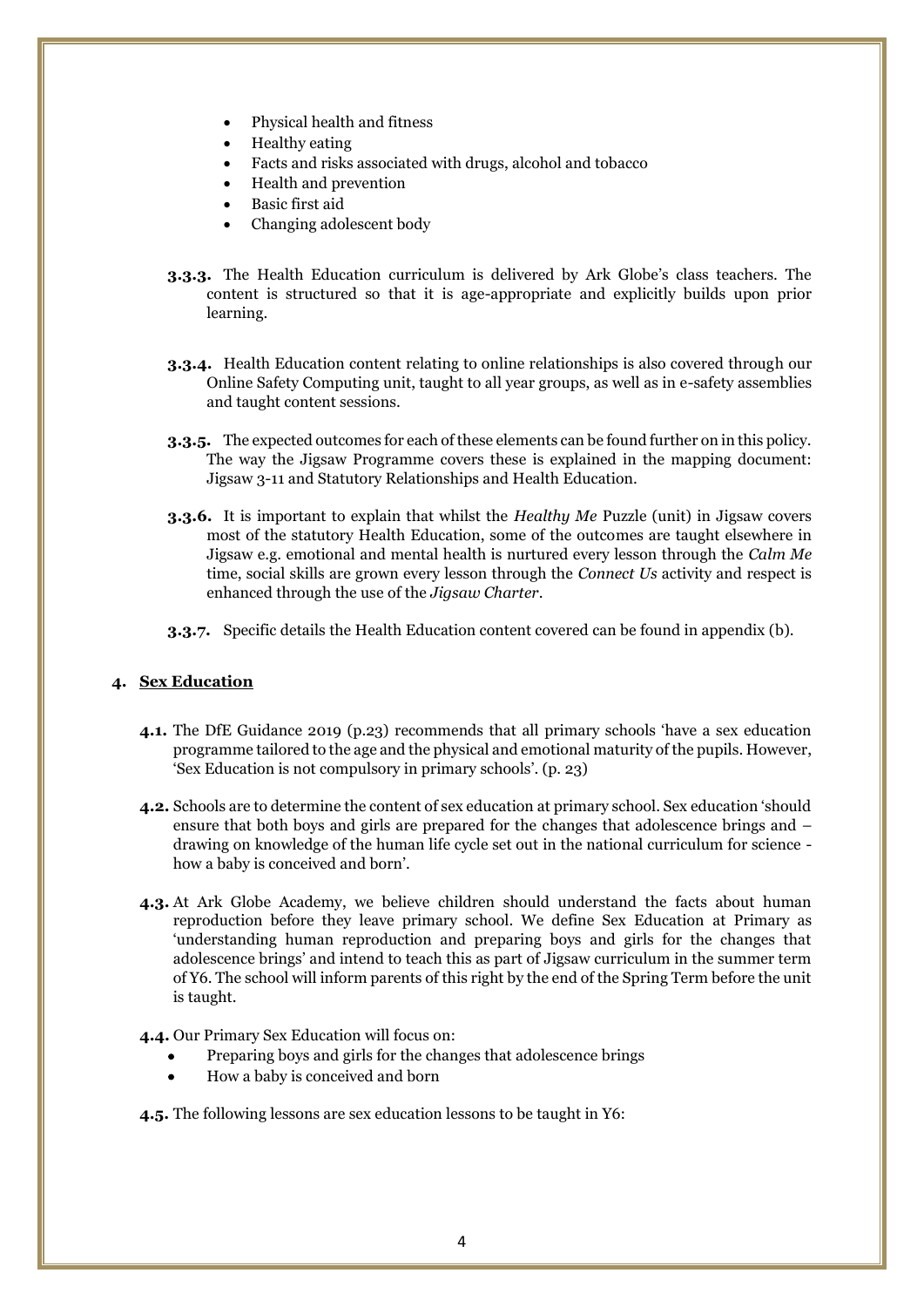| <b>Lesson</b><br>name                                 | Learning objectives. Please teach me to                                                                                                                                                                                                                                                                                                                                                                                                   |
|-------------------------------------------------------|-------------------------------------------------------------------------------------------------------------------------------------------------------------------------------------------------------------------------------------------------------------------------------------------------------------------------------------------------------------------------------------------------------------------------------------------|
| $L2$ :<br><b>Puberty</b>                              | <b>RHE</b> objective:<br>Explain how girls' and boys' bodies change during puberty and understand<br>the importance of looking after myself physically and emotionally<br><b>Emotional literacy &amp; social skills objective:</b><br>Express how I feel about the changes that will happen to me during puberty                                                                                                                          |
| L <sub>3</sub> Babies:<br>Conception<br>to birth      | <b>RHE</b> objective:<br>Describe how a baby develops from conception through the nine months of<br>pregnancy, and how it is born<br>Emotional literacy & social skills objective:<br>Recognise how I feel when I reflect on the development and birth of a baby                                                                                                                                                                          |
| La:<br><b>Boyfriends</b><br>and<br><b>Girlfriends</b> | <b>RHE</b> objective:<br>I understand how being physically attracted to someone changes the nature<br>of the relationship and what that might mean about having a<br>girlfriend/boyfriend<br>Emotional literacy & social skills objective:<br>I understand that respect for one another is essential in a<br>$\bullet$<br>boyfriend/girlfriend relationship, and that I should not feel pressured into<br>doing something I don't want to |

"Parents have the right to request that their child be withdrawn from some or all of sex education delivered as part of statutory Relationships and Sex Education" DfE Guidance p.17. Those parents/carers wishing to exercise this right are invited in to see the head teacher and/or RHE lead who will explore any concerns and discuss any impact that withdrawal may have on the child.

## **5. Relationship and Sex Education at Secondary**

- **5.1.** The curriculum emphasises the importance of healthy relationships, mutual respect and selfrespect.
- **5.2.** For Years 7 to Year 9, it is incorporated into the PSHE curriculum and is taught in the Summer Term.

|                   | <b>Autumn 1</b>           | <b>Autumn 2</b>                 | Spring 1              | <b>Spring 2</b>                      | <b>Summer 1</b>                                | <b>Summer 2</b>                                                      |
|-------------------|---------------------------|---------------------------------|-----------------------|--------------------------------------|------------------------------------------------|----------------------------------------------------------------------|
| Year <sub>7</sub> | Identity                  | Issues of<br><b>Belonging</b>   | <b>Britishness</b>    | Self-<br>Esteem                      | Mental<br>Health and<br>Emotional<br>Wellbeing | Healthy<br>Relationships<br>& different<br>types of<br>relationships |
| Year <sub>8</sub> | Social<br>Justice         | Prejudice and<br>Discrimination | Healthy<br>Lifestyles | Smoking<br>and<br>Vaping             | Drugs and<br>Alcohol                           | <b>Online Safety</b>                                                 |
| Year 9            | Key<br>political<br>ideas | Radicalism                      | Financial<br>Literacy | Careers<br>Advice<br>and<br>Guidance | Consent                                        | <b>Sexual Abuse</b><br>and Sexual<br>Violence                        |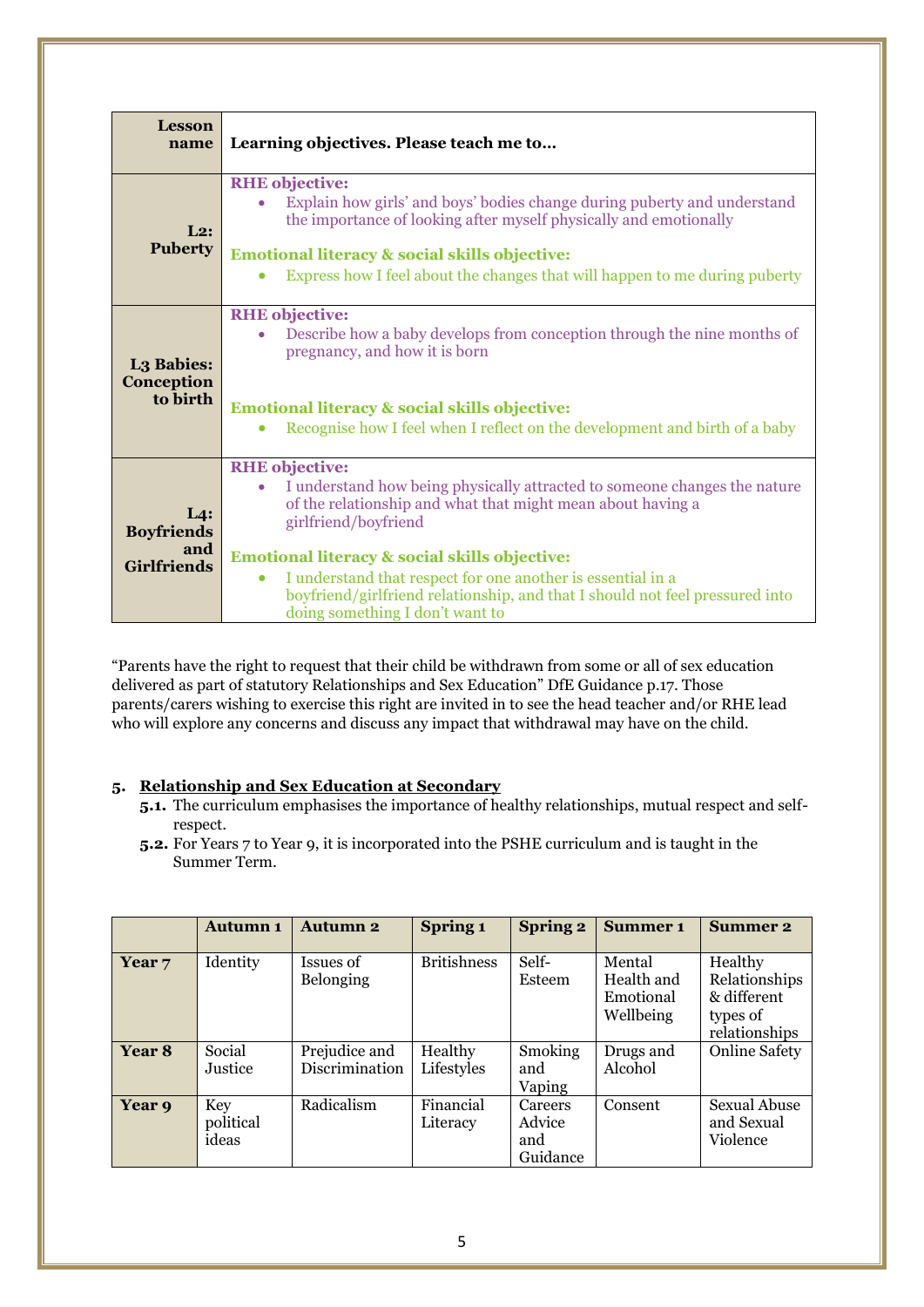- **5.3.** Students learn about different types of relationships, including same-sex relationships and same-sex marriage. This is taught in the Summer 2 of Year 7.
- **5.4.** Students also learn about the effects of sexting, pornography and online risks including grooming. This is taught in the Summer 2 of Year 8.
- **5.5.** The statutory guidance includes important aspects of subject content including consent, sexual harassment, sexual violence, sexual exploitation and coercion in relationships. This is taught in the Summer 1 of Year 9.
- **5.6.** Abuse, female genital mutilation and honour violence are also identified as subject matter within the statutory guidance. It is important that children learn what is lawful and unlawful. This is addressed in the Summer 2 of Year 9.
- **5.7.** Resources from recognised bodies- the PSHE Association, Dove Self Esteem Project, Mind , School of Sexuality Education and the Sex Education Forum- are used to ensure the curriculum content is appropriate, accessible and addresses key issues.
- **5.8.** For Years 10 to Year 13, PSHE and SRE is incorporated into the pastoral time students have at the start and end of the school day. In addition to this, students have drop-down afternoons to address key issues around SRE and PSHE. The PSHE and SRE curriculum for Years 10 to Year 13 is detailed below:

|         | <b>Autumn 1</b>                    | <b>Autumn 2</b>                           | Spring 1                                                        | <b>Spring 2</b>                                                                                 | <b>Summer 1</b>                                     | <b>Summer 2</b>               |
|---------|------------------------------------|-------------------------------------------|-----------------------------------------------------------------|-------------------------------------------------------------------------------------------------|-----------------------------------------------------|-------------------------------|
| Year 10 | <b>Bringing</b><br>about<br>Change | Violence<br>against<br>Women and<br>Girls | Grooming<br>and County<br>Lines                                 | Revision<br>Skills                                                                              | Risky<br><b>Behaviours</b><br>& Positive<br>Choices | Consent &<br>Sexual<br>Health |
| Year 11 | Revision<br>Skills                 | $Post-16$<br>Options                      | Mental<br>Health &<br>Wellbeing                                 | Consent &<br>Sexual<br>Health                                                                   |                                                     |                               |
| Year 12 | Mental<br>Health &<br>Wellbeing    | Mental Health<br>& Wellbeing              | Consent &<br>Sexual<br>Health                                   | Revision<br>Skills                                                                              | University<br>and Careers                           | University<br>and Careers     |
| Year 13 | Revision<br>Skills                 | University and<br>Careers                 | Moving<br>Away from<br>Home:<br>Mental<br>Health &<br>Wellbeing | Moving<br>Away from<br>Home:<br><b>Risky</b><br><b>Behaviours</b><br>and<br>Positive<br>Choices |                                                     |                               |

#### **6. Teaching, monitoring and Assessment of RHE**

- **6.1.** Teaching of RHSE content will be in-line with Ark Globe's teaching and learning policy.
- **6.2.** Content will be adapted in its delivery by classroom teachers to ensure that it is accessible to all pupils, including those with SEND. This will be done in-line with Ark Globe's teaching and learning policy.
- **6.3.** Monitoring of RHSE teaching will be in-line with Ark Globe's Teaching and Learning policy. Senior leaders and the RHSE subject lead will undertake learning walks to ensure the correct coverage of content and provide support and training to so that all staff members are confident in delivering Ark Globe's RHSE curriculum.

#### **7. Right to withdraw**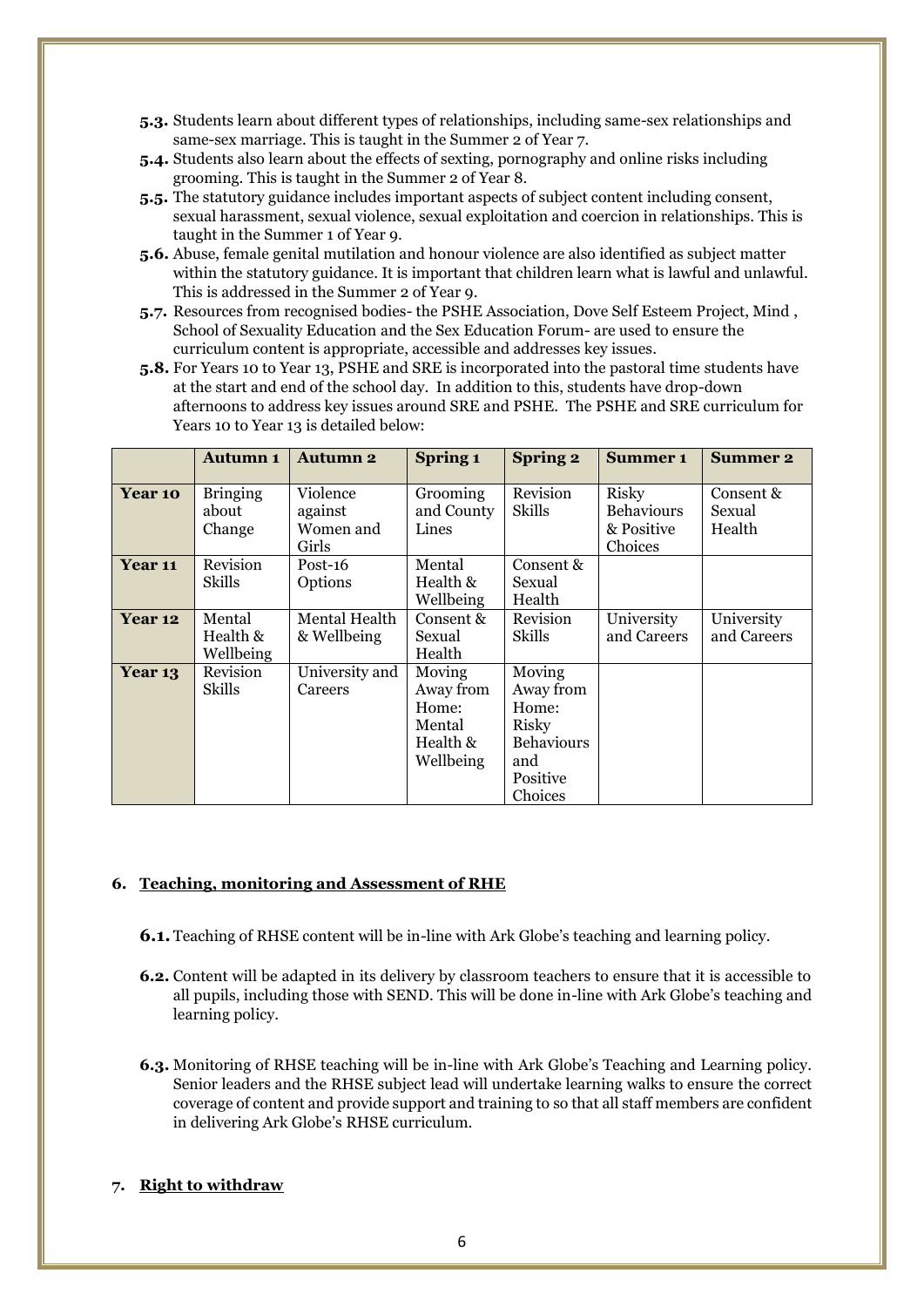- **7.1.** Parents cannot withdraw their children from Relationships and Health Education. However, parents can withdraw their children from Sex Education. At Primary, this is covered in the Year 6 *Changing Me* puzzle in Summer 2 and at Secondary, this is covered in Summer 2 of Year 7, Year 8 and Year 9,
- **7.2.** If parents do choose to withdraw their child, there is an obligation on parents to provide sex education themselves.
- **7.3.** The science curriculum at Ark Globe follows the National Curriculum which includes content on human development, including reproduction. There is no right to withdraw from this content.
- **7.4.** Should a parent wish to discuss the content relating to Relationships and Health Education at Ark Globe Primary or Ark Globe Secondary, they should speak to the Curriculum Lead.

#### **8. Protocols**

- **8.1.** We are aware that children are likely to have many questions that may occur at any time. Children tend to ask whatever is on their mind. We see this as a positive point and a sign that we have created a safe environment where children feel empowered to feed their natural curiosity and learn about themselves, their bodies, and the world around them. However, we acknowledge that some parents may feel uncomfortable about how particular questions may be dealt with in class.
- **8.2.** We believe children are better off receiving honest, open answers from safe adults in their lives, rather than it being left to the internet or older children with a smart phone. In the age of information, where children access to tablets, smart phones and the internet (often unsupervised) it is essential that we help children to recognise that they can ask questions without judgement rather than searching for answers on the internet.
- **8.3.** Staff will deal with children's questions age appropriately and consistently across the school as follows:
	- Children will be praised for asking questions. We wish to encourage children to seek answers from safe adults.
	- If a question is relevant to the whole class, we will answer it in the whole group.
	- However, as with any other subject, there may occasionally be the need to differentiate depending on children's knowledge and experience. Some children may need additional information or support compared to others.
	- If a child asks a question that is not necessarily suitable for the entire class, we will respond, by saying: "That is a fantastic question, hold that thought, I am going to set everyone some work and I will come and talk to you and answer your question in a minute when everyone else is working."
	- If the member of staff does not have an answer or doesn't know, they will say so. There is no shame in not knowing the answer, but the member of staff should make every effort to help the child to find the answer later.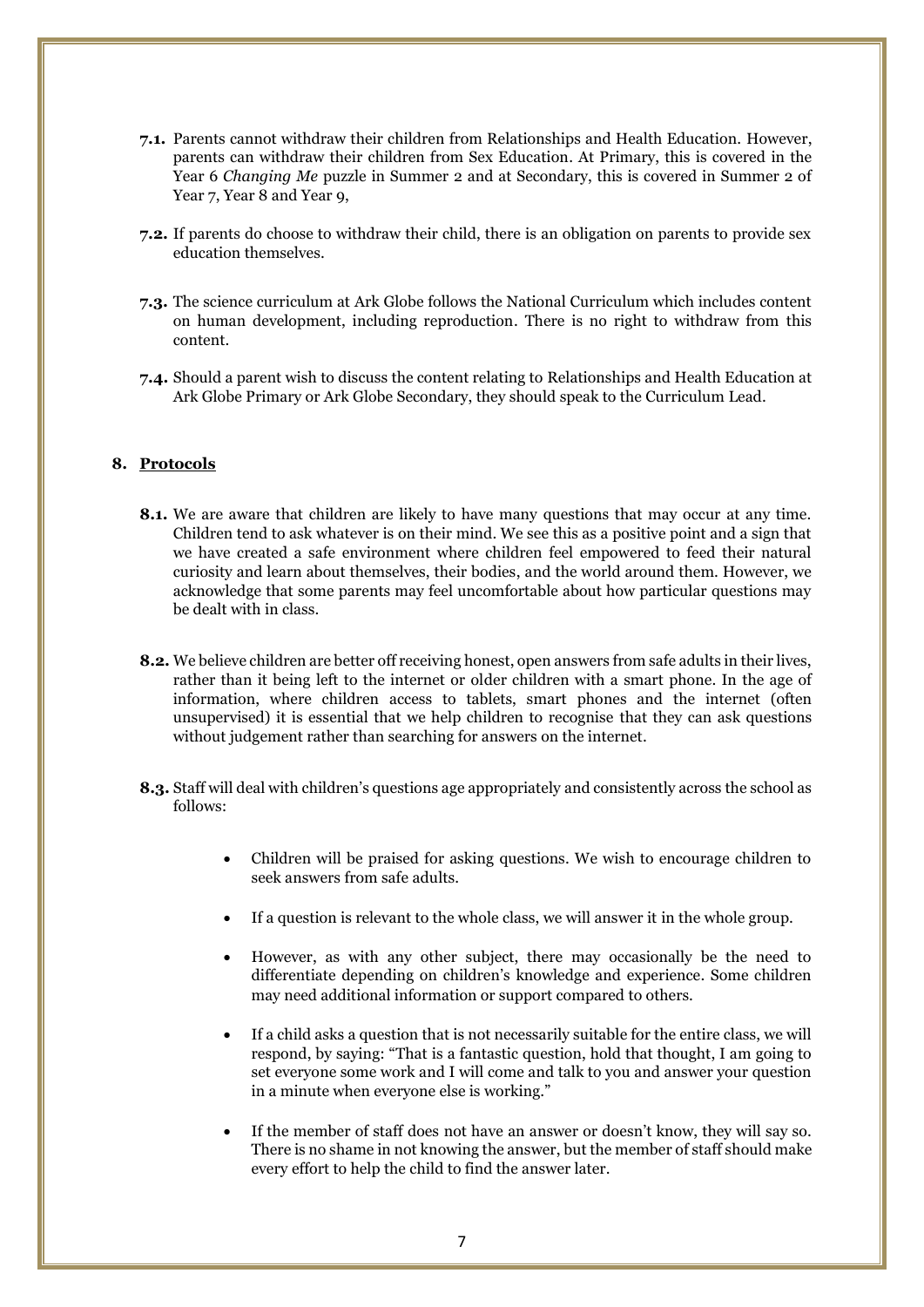- If the member of staff is not sure how best to answer a particularly tricky question, our suggested response is: "That is a brilliant question, I would like to give you an equally brilliant answer, so let me have a think about it and once I know the best way to explain it clearly, I will come back to you"
- This will allow teaching staff time to think, seek help, advice, or support from colleagues, or to speak to senior management.
- If a child asks a question we know parents may be uncomfortable with, staff may choose to delay answering the question (as above) until they have spoken to the parent/carer if possible and talk through their response.
- Teachers will answer questions, openly, honestly, scientifically and factually, without relying on their own personal beliefs. Teachers will not be expected to answer personal questions about themselves or to ask direct personal questions of their students that could make either parties feel vulnerable.

#### **9. Availability, reviewing and updating RHE Policy**

**9.1.** Ark Globe's RHSE policy will be disseminated to all staff members and governors.

**9.2.** Annual training will be provided to staff on the policy content.

**9.3.** Ark Globe's RHSE policy will be available on the school website for parents to access.

**9.4.** The RHSE Lead will facilitate the gathering of policy feedback from parents, staff, and pupils every two years.

**Draft Policy September 2021**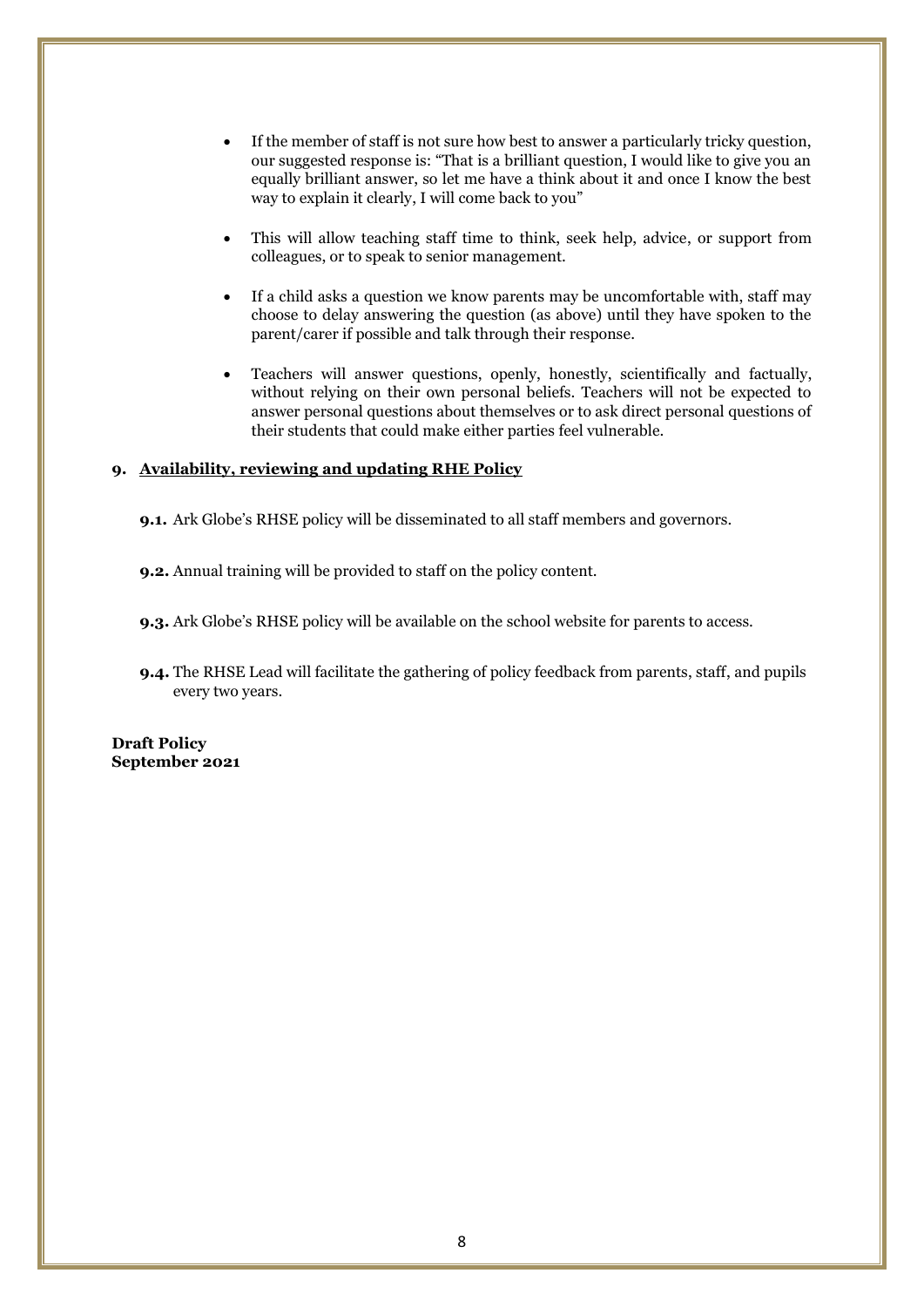# *Appendix A*

### **Relationships Education in Primary schools (Appendix) – DfE Guidance 2019**

The focus in primary school should be on teaching the fundamental building blocks and characteristics of positive relationships, with particular reference to friendships, family relationships, and relationships with other children and with adults. The references R3/H5 etc can be crossreferenced on the Jigsaw mapping documents and Puzzle Maps to show which lessons throughout Jigsaw contribute to which statutory outcomes. All statutory outcomes are covered in the Jigsaw 3-11 Programme.

The guidance states that, by the end of primary school:

|                                                  | <b>Pupils should know</b>                                                                                                                                                                                                                                                                                                                                                                                                                                                                                                                                                                                                                                                                                                                                                                                                                                                                                                                                                                                                                                                                                                                                                                                                                                                                                                                                                                                                                                                                                | <b>How Jigsaw provides</b>                                                                                                                                                                                       |
|--------------------------------------------------|----------------------------------------------------------------------------------------------------------------------------------------------------------------------------------------------------------------------------------------------------------------------------------------------------------------------------------------------------------------------------------------------------------------------------------------------------------------------------------------------------------------------------------------------------------------------------------------------------------------------------------------------------------------------------------------------------------------------------------------------------------------------------------------------------------------------------------------------------------------------------------------------------------------------------------------------------------------------------------------------------------------------------------------------------------------------------------------------------------------------------------------------------------------------------------------------------------------------------------------------------------------------------------------------------------------------------------------------------------------------------------------------------------------------------------------------------------------------------------------------------------|------------------------------------------------------------------------------------------------------------------------------------------------------------------------------------------------------------------|
|                                                  |                                                                                                                                                                                                                                                                                                                                                                                                                                                                                                                                                                                                                                                                                                                                                                                                                                                                                                                                                                                                                                                                                                                                                                                                                                                                                                                                                                                                                                                                                                          | the solution                                                                                                                                                                                                     |
| <b>Families and</b><br>people who<br>care for me | R1 that families are important for children<br>$\bullet$<br>growing up because they can give love,<br>security and stability.<br>R2 the characteristics of healthy family life,<br>$\bullet$<br>commitment to each other, including in times<br>of difficulty, protection and care for children<br>and other family members, the importance of<br>spending time together and sharing each<br>other's lives.<br>R3 that others' families, either in school or in<br>$\bullet$<br>the wider world, sometimes look different<br>from their family, but that they should respect<br>those differences and know that other<br>children's families are also characterised by<br>love and care.<br>R4 that stable, caring relationships, which<br>$\bullet$<br>may be of different types, are at the heart of<br>happy families, and are important for<br>children's security as they grow up.<br>R5 that marriage represents a formal and<br>٠<br>legally recognised commitment of two people<br>to each other which is intended to be lifelong<br>(Marriage in England and Wales is available<br>to both opposite sex and same sex couples.<br>The Marriage (Same Sex Couples) Act 2013<br>extended marriage to same sex couples in<br>England and Wales. The ceremony through<br>which a couple get married may be civil or<br>religious).<br>R6 how to recognise if family relationships<br>$\bullet$<br>are making them feel unhappy or unsafe, and<br>how to seek help or advice from others if<br>needed | All of these aspects are<br>covered in lessons within the<br>Puzzles<br>Relationships<br>$\bullet$<br>Changing Me<br>$\bullet$<br>Celebrating<br>$\bullet$<br>Difference<br>Being Me in My<br>$\bullet$<br>World |
| Caring<br>friendships                            | R7 how important friendships are in making<br>$\bullet$<br>us feel happy and secure, and how people<br>choose and make friends<br>R8 the characteristics of friendships,<br>$\bullet$<br>including mutual respect, truthfulness,<br>trustworthiness, loyalty, kindness, generosity,<br>trust, sharing interests and experiences and<br>support with problems and difficulties<br>R9 that healthy friendships are positive and<br>$\bullet$<br>welcoming towards others and do not make<br>others feel lonely or excluded                                                                                                                                                                                                                                                                                                                                                                                                                                                                                                                                                                                                                                                                                                                                                                                                                                                                                                                                                                                 |                                                                                                                                                                                                                  |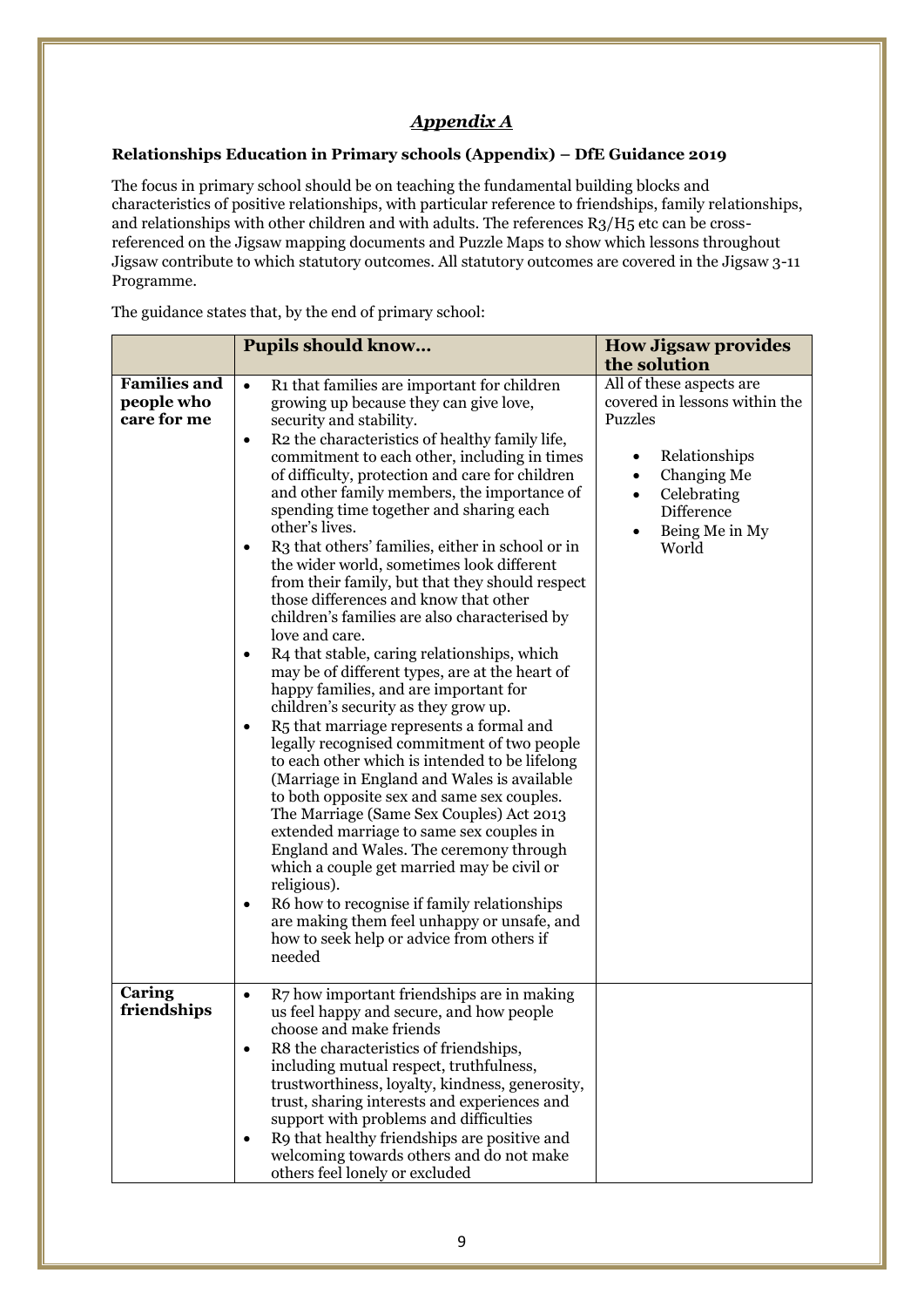|                         | R10 that most friendships have ups and<br>$\bullet$<br>downs, and that these can often be worked<br>through so that the friendship is repaired or<br>even strengthened, and that resorting to<br>violence is never right<br>R11 how to recognise who to trust and who<br>$\bullet$<br>not to trust, how to judge when a friendship is<br>making them feel unhappy or uncomfortable,<br>managing conflict, how to manage these<br>situations and how to seek help and advice<br>from others, if needed |                                                                             |
|-------------------------|-------------------------------------------------------------------------------------------------------------------------------------------------------------------------------------------------------------------------------------------------------------------------------------------------------------------------------------------------------------------------------------------------------------------------------------------------------------------------------------------------------|-----------------------------------------------------------------------------|
| Respectful              | R12 the importance of respecting others, even<br>$\bullet$                                                                                                                                                                                                                                                                                                                                                                                                                                            |                                                                             |
| relationships           | when they are very different from them (for<br>example, physically, in character, personality<br>or backgrounds), or make different choices or<br>have different preferences or beliefs                                                                                                                                                                                                                                                                                                               |                                                                             |
|                         | R13 practical steps they can take in a range of<br>$\bullet$<br>different contexts to improve or support<br>respectful relationships                                                                                                                                                                                                                                                                                                                                                                  |                                                                             |
|                         | R14 the conventions of courtesy and manners<br>٠                                                                                                                                                                                                                                                                                                                                                                                                                                                      |                                                                             |
|                         | R <sub>15</sub> the importance of self-respect and how<br>$\bullet$<br>this links to their own happiness                                                                                                                                                                                                                                                                                                                                                                                              |                                                                             |
|                         | R <sub>16</sub> that in school and in wider society they<br>٠                                                                                                                                                                                                                                                                                                                                                                                                                                         |                                                                             |
|                         | can expect to be treated with respect by<br>others, and that in turn they should show due<br>respect to others, including those in positions<br>of authority                                                                                                                                                                                                                                                                                                                                          |                                                                             |
|                         | R <sub>17</sub> about different types of bullying<br>$\bullet$<br>(including cyberbullying), the impact of<br>bullying, responsibilities of bystanders<br>(primarily reporting bullying to an adult) and<br>how to get help                                                                                                                                                                                                                                                                           |                                                                             |
|                         | R18 what a stereotype is, and how stereotypes<br>$\bullet$                                                                                                                                                                                                                                                                                                                                                                                                                                            |                                                                             |
|                         | can be unfair, negative or destructive                                                                                                                                                                                                                                                                                                                                                                                                                                                                |                                                                             |
|                         | R19 the importance of permission-seeking<br>$\bullet$<br>and giving in relationships with friends, peers<br>and adults                                                                                                                                                                                                                                                                                                                                                                                |                                                                             |
| Online<br>relationships | R20 that people sometimes behave differently<br>$\bullet$<br>online, including by pretending to be<br>someone they are not.                                                                                                                                                                                                                                                                                                                                                                           | All of these aspects are<br>covered in lessons within the<br><b>Puzzles</b> |
|                         | R21 that the same principles apply to online<br>$\bullet$<br>relationships as to face-to-face relationships,<br>including the importance of respect for others                                                                                                                                                                                                                                                                                                                                        | Relationships<br>Changing Me                                                |
|                         | online including when we are anonymous.<br>R22 the rules and principles for keeping safe<br>$\bullet$<br>online, how to recognise risks, harmful                                                                                                                                                                                                                                                                                                                                                      | Celebrating<br>Difference                                                   |
|                         | content and contact, and how to report them.<br>R23 how to critically consider their online<br>$\bullet$<br>friendships and sources of information                                                                                                                                                                                                                                                                                                                                                    |                                                                             |
|                         | including awareness of the risks associated                                                                                                                                                                                                                                                                                                                                                                                                                                                           |                                                                             |
|                         | with people they have never met.<br>R24 how information and data is shared and<br>$\bullet$<br>used online.                                                                                                                                                                                                                                                                                                                                                                                           |                                                                             |
| <b>Being safe</b>       | R25what sorts of boundaries are appropriate<br>$\bullet$<br>in friendships with peers and others<br>(including in a digital context).                                                                                                                                                                                                                                                                                                                                                                 | All of these aspects are<br>covered in lessons within the<br>Puzzles        |
|                         | R <sub>26</sub> about the concept of privacy and the<br>$\bullet$                                                                                                                                                                                                                                                                                                                                                                                                                                     |                                                                             |
|                         | implications of it for both children and adults;                                                                                                                                                                                                                                                                                                                                                                                                                                                      | Relationships<br>Changing Me                                                |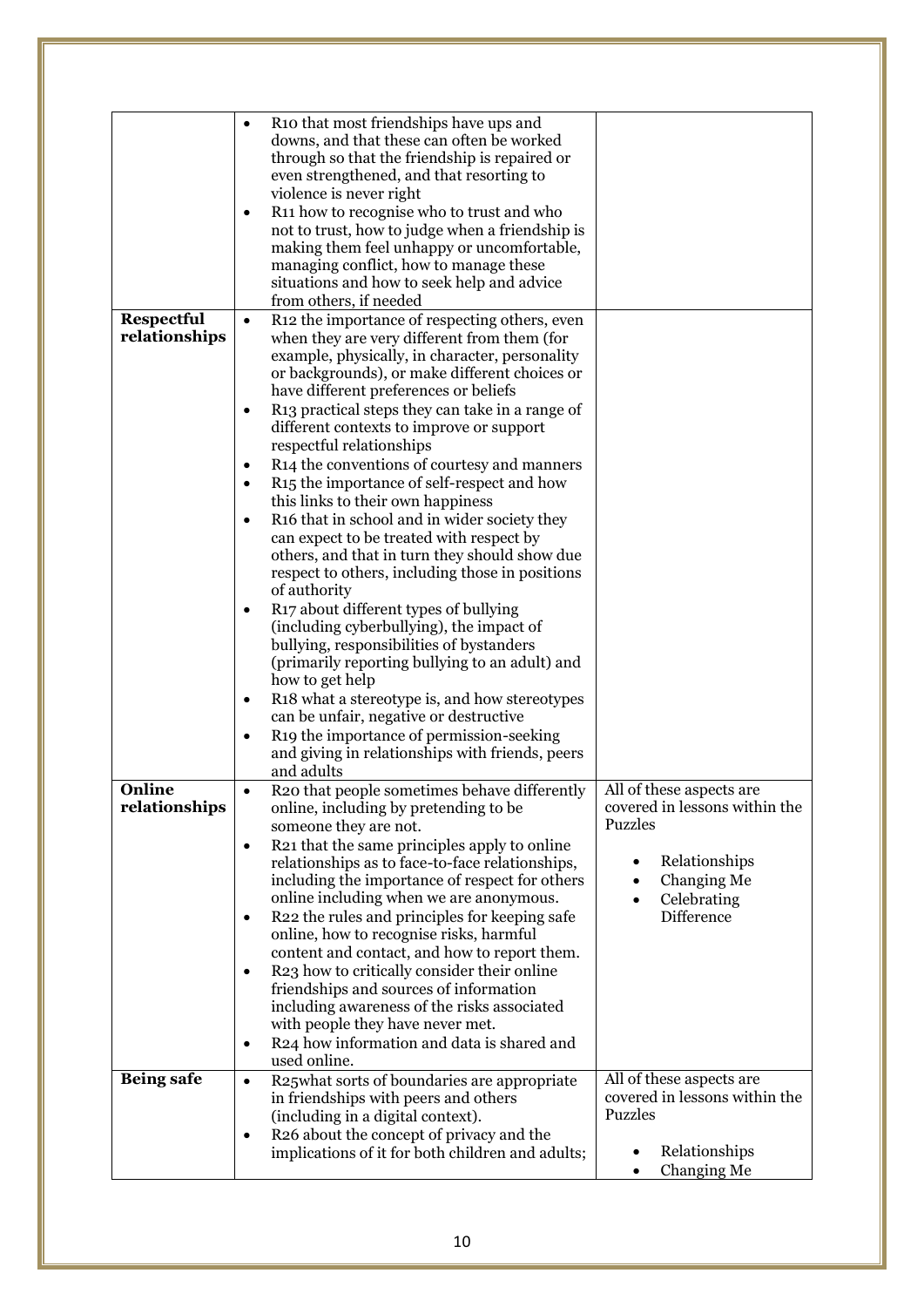|   | including that it is not always right to keep<br>secrets if they relate to being safe.                                                                  | Celebrating<br><b>Difference</b> |
|---|---------------------------------------------------------------------------------------------------------------------------------------------------------|----------------------------------|
|   | R27 that each person's body belongs to them,<br>and the differences between appropriate and<br>inappropriate or unsafe physical, and other,<br>contact. |                                  |
|   | R <sub>28</sub> how to respond safely and appropriately<br>to adults they may encounter (in all contexts,<br>including online) whom they do not know.   |                                  |
|   | R <sub>29</sub> how to recognise and report feelings of<br>being unsafe or feeling bad about any adult.                                                 |                                  |
|   | R <sub>3</sub> o how to ask for advice or help for<br>themselves or others, and to keep trying until<br>they are heard,                                 |                                  |
| ٠ | R31 how to report concerns or abuse, and the<br>vocabulary and confidence needed to do so.                                                              |                                  |
|   | R <sub>32</sub> where to get advice e.g. family, school<br>and/or other sources.                                                                        |                                  |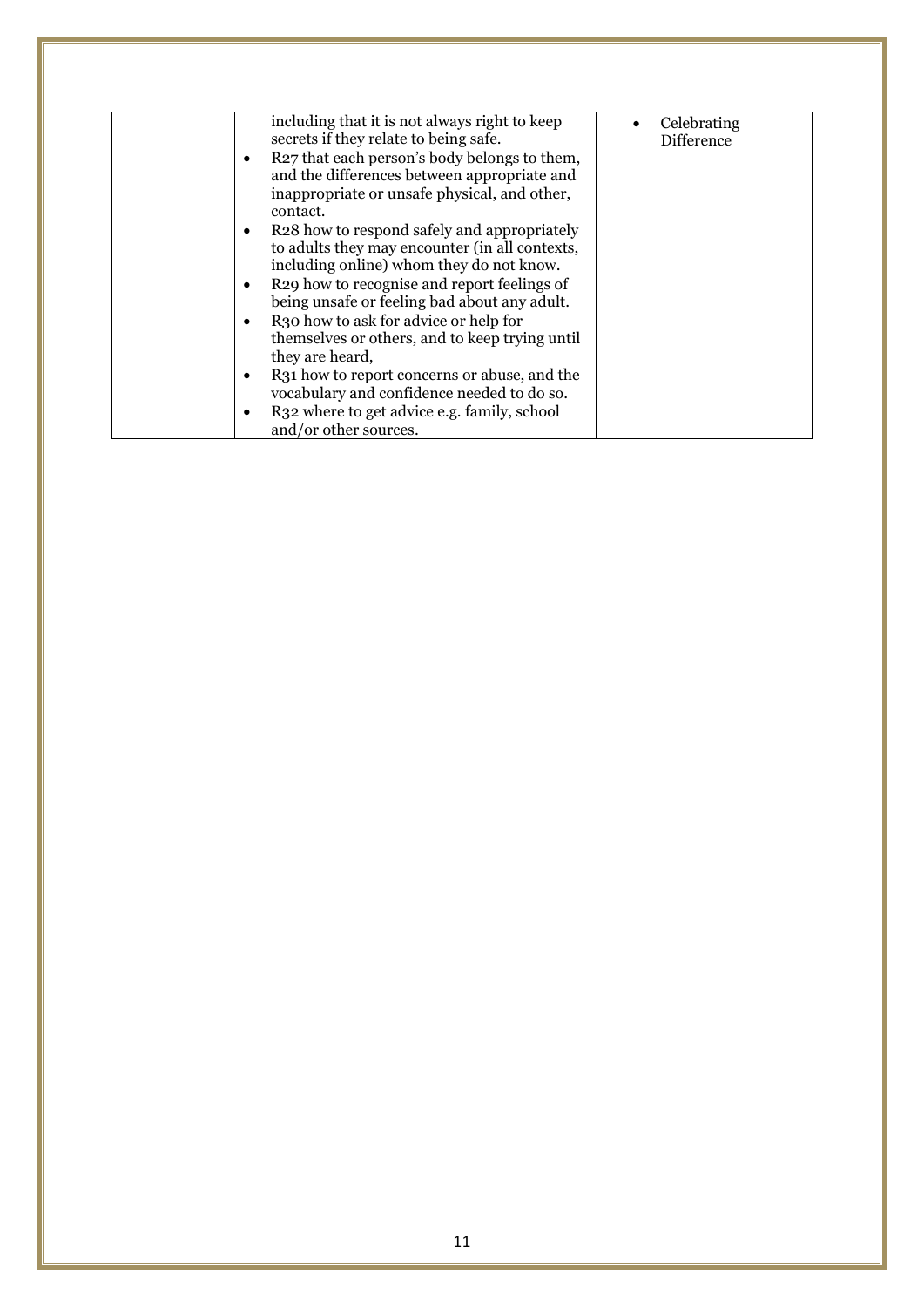## *Appendix B*

## **Physical health and mental well-being education in Primary schools – DfE Guidance**

The focus in primary school should be on teaching the characteristics of good physical health and mental wellbeing. Teachers should be clear that mental well-being is a normal part of daily life, in the same way as physical health.

By the end of primary school:

|                            | <b>Pupils should know</b>                                                                                                                                                                                                                                                                                                                                                                                                                                                                                                                                                                                                                                                                                                                                                                                                                                                                                                                                                                                                                                                                                                                                                                                                                                                                                                                                                                                                                                                                                                                                                                                                                                                                                                                                                                                                                                                                                                                                                  | <b>How Jigsaw provides the</b><br>solution                                                                                                                                             |
|----------------------------|----------------------------------------------------------------------------------------------------------------------------------------------------------------------------------------------------------------------------------------------------------------------------------------------------------------------------------------------------------------------------------------------------------------------------------------------------------------------------------------------------------------------------------------------------------------------------------------------------------------------------------------------------------------------------------------------------------------------------------------------------------------------------------------------------------------------------------------------------------------------------------------------------------------------------------------------------------------------------------------------------------------------------------------------------------------------------------------------------------------------------------------------------------------------------------------------------------------------------------------------------------------------------------------------------------------------------------------------------------------------------------------------------------------------------------------------------------------------------------------------------------------------------------------------------------------------------------------------------------------------------------------------------------------------------------------------------------------------------------------------------------------------------------------------------------------------------------------------------------------------------------------------------------------------------------------------------------------------------|----------------------------------------------------------------------------------------------------------------------------------------------------------------------------------------|
| <b>Mental</b><br>wellbeing | H <sub>1</sub> that mental wellbeing is a normal<br>$\bullet$<br>part of daily life, in the same way as<br>physical health.<br>H <sub>2</sub> that there is a normal range of<br>$\bullet$<br>emotions (e.g. happiness, sadness,<br>anger, fear, surprise, nervousness) and<br>scale of emotions that all humans<br>experience in relation to different<br>experiences and situations.<br>H <sub>3</sub> how to recognise and talk about<br>$\bullet$<br>their emotions, including having a<br>varied vocabulary of words to use when<br>talking about their own and others'<br>feelings.<br>H <sub>4</sub> how to judge whether what they are<br>$\bullet$<br>feeling and how they are behaving is<br>appropriate and proportionate.<br>H <sub>5</sub> the benefits of physical exercise,<br>$\bullet$<br>time outdoors, community<br>participation, voluntary and service-<br>based activity on mental well-being and<br>happiness.<br>H6 simple self-care techniques,<br>$\bullet$<br>including the importance of rest, time<br>spent with friends and family and the<br>benefits of hobbies and interests.<br>H7 isolation and loneliness can affect<br>$\bullet$<br>children and that it is very important<br>for children to discuss their feelings<br>with an adult and seek support.<br>H8 that bullying (including<br>$\bullet$<br>cyberbullying) has a negative and often<br>lasting impact on mental well-being.<br>H9 where and how to seek support<br>$\bullet$<br>(including recognising the triggers for<br>seeking support), including whom in<br>school they should speak to if they are<br>worried about their own or someone<br>else's mental well-being or ability to<br>control their emotions (including issues<br>arising online).<br>H10 it is common for people to<br>experience mental ill health. For many<br>people who do, the problems can be<br>resolved if the right support is made<br>available, especially if accessed early<br>enough. | All of these aspects are covered in<br>lessons within the Puzzles<br><b>Healthy Me</b><br>٠<br>Relationships<br>Changing Me<br>$\bullet$<br><b>Celebrating Difference</b><br>$\bullet$ |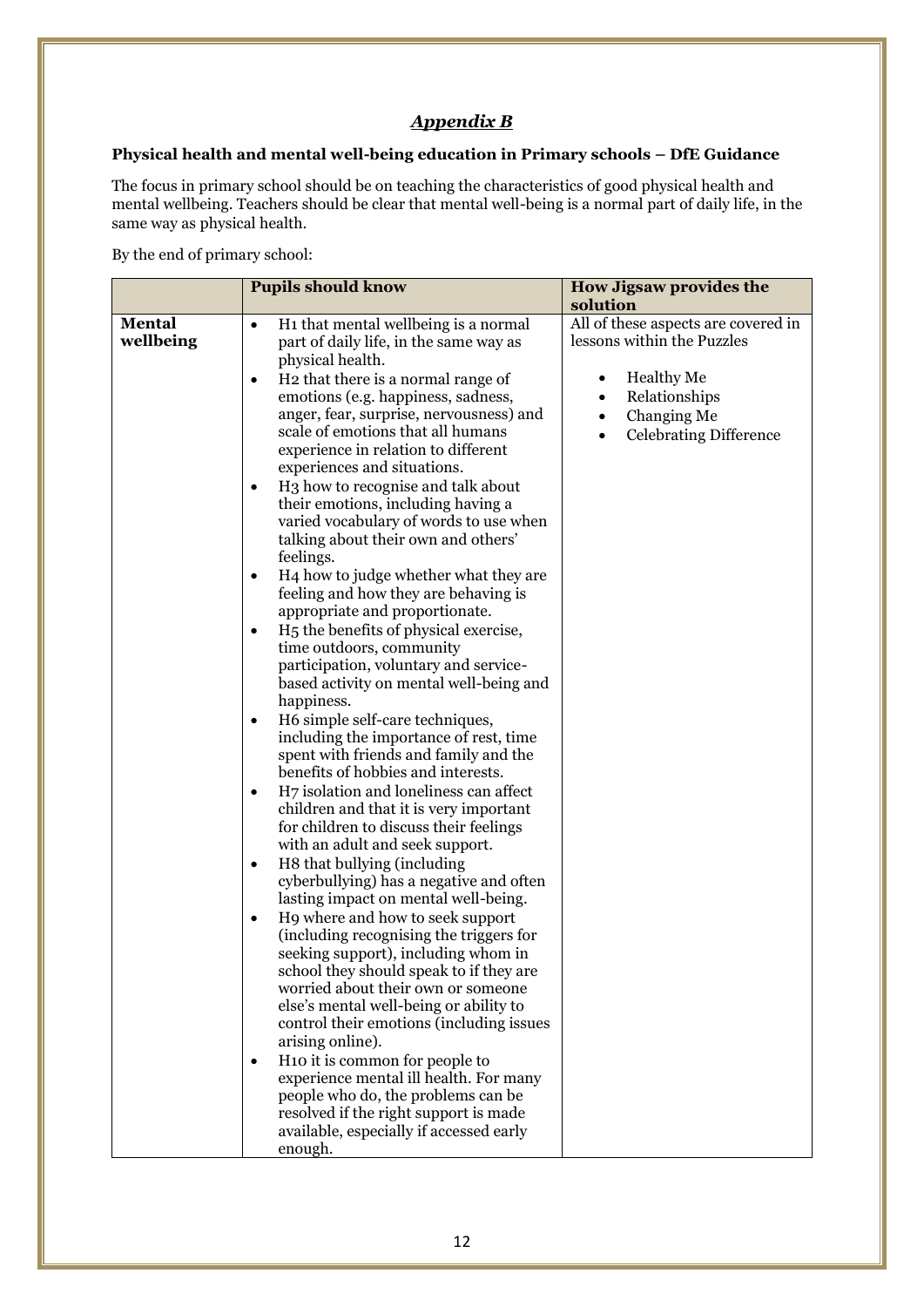| <b>Internet</b> | H <sub>11</sub> that for most people the internet is<br>$\bullet$ | All of these aspects are covered in |
|-----------------|-------------------------------------------------------------------|-------------------------------------|
| safety and      | an integral part of life and has many                             | lessons within the Puzzles          |
| harms           | benefits.                                                         |                                     |
|                 | H <sub>12</sub> about the benefits of rationing time<br>$\bullet$ | Relationships                       |
|                 | spent online, the risks of excessive time                         | <b>Healthy Me</b>                   |
|                 | spent on electronic devices and the                               |                                     |
|                 | impact of positive and negative content                           |                                     |
|                 | online on their own and others' mental                            |                                     |
|                 | and physical wellbeing.                                           |                                     |
|                 | H <sub>13</sub> how to consider the effect of their<br>$\bullet$  |                                     |
|                 | online actions on others and knowhow                              |                                     |
|                 | to recognise and display respectful                               |                                     |
|                 | behaviour online and the importance of                            |                                     |
|                 | keeping personal information private.                             |                                     |
|                 | H <sub>14</sub> why social media, some computer<br>$\bullet$      |                                     |
|                 | games and online gaming, for example,                             |                                     |
|                 | are age restricted.                                               |                                     |
|                 | H <sub>15</sub> that the internet can also be a<br>$\bullet$      |                                     |
|                 | negative place where online abuse,                                |                                     |
|                 | trolling, bullying and harassment can                             |                                     |
|                 | take place, which can have a negative                             |                                     |
|                 | impact on mental health.                                          |                                     |
|                 | H <sub>16</sub> how to be a discerning consumer of<br>$\bullet$   |                                     |
|                 | information online including                                      |                                     |
|                 | understanding that information,                                   |                                     |
|                 | including that from search engines, is                            |                                     |
|                 | ranked, selected and targeted.                                    |                                     |
|                 | H <sub>17</sub> where and how to report concerns<br>$\bullet$     |                                     |
|                 | and get support with issues online.                               |                                     |
| <b>Physical</b> | H18 the characteristics and mental and<br>$\bullet$               | All of these aspects are covered in |
| health and      | physical benefits of an active lifestyle.                         | lessons within the Puzzles          |
| fitness         | H <sub>19</sub> the importance of building regular<br>$\bullet$   |                                     |
|                 | exercise into daily and weekly routines                           | <b>Healthy Me</b>                   |
|                 | and how to achieve this; for example,                             |                                     |
|                 | walking or cycling to school, a daily                             |                                     |
|                 | active mile or other forms of regular,                            |                                     |
|                 | vigorous exercise.                                                |                                     |
|                 | H20 the risks associated with an                                  |                                     |
|                 | inactive lifestyle (including obesity).                           |                                     |
|                 | H <sub>21</sub> how and when to seek support<br>$\bullet$         |                                     |
|                 | including which adults to speak to in                             |                                     |
|                 | school if they are worried about their                            |                                     |
|                 | health.                                                           |                                     |
| <b>Healthy</b>  |                                                                   |                                     |
|                 | H22 what constitutes a healthy diet<br>$\bullet$                  | All of these aspects are covered in |
| eating          | (including understanding calories and                             | lessons within the Puzzles          |
|                 | other nutritional content).                                       |                                     |
|                 | H <sub>23</sub> the principles of planning and<br>$\bullet$       | <b>Healthy Me</b>                   |
|                 | preparing a range of healthy meals.                               |                                     |
|                 | H24 the characteristics of a poor diet<br>$\bullet$               |                                     |
|                 | and risks associated with unhealthy                               |                                     |
|                 | eating (including, for example, obesity                           |                                     |
|                 | and tooth decay) and other behaviours                             |                                     |
|                 | (e.g. the impact of alcohol on diet or                            |                                     |
|                 | health).                                                          |                                     |
| Drugs,          | H25 the facts about legal and illegal<br>$\bullet$                |                                     |
| alcohol and     | harmful substances and associated                                 |                                     |
| tobacco         | risks, including smoking, alcohol use<br>and drug-taking          |                                     |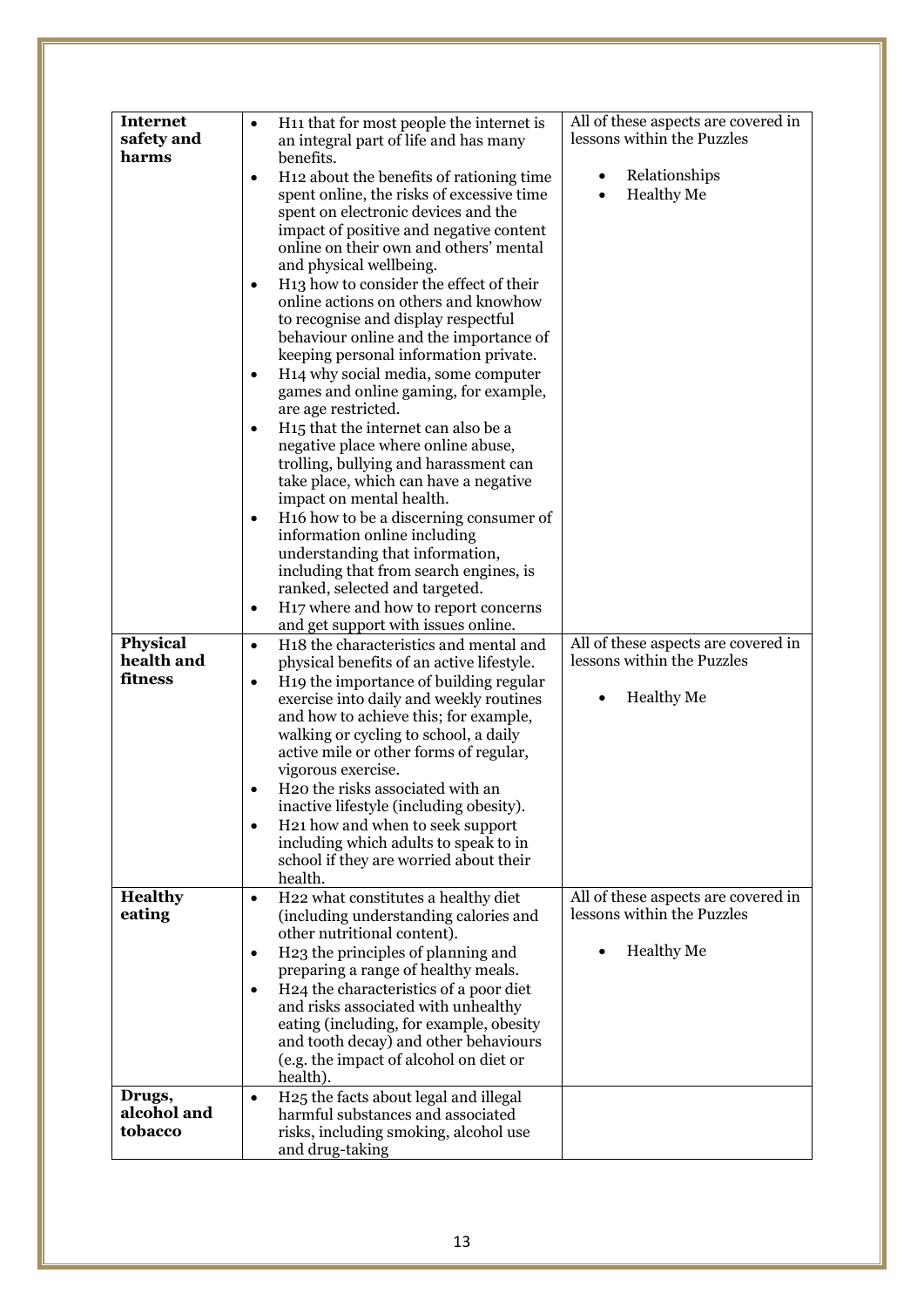| <b>Health and</b><br>prevention | H26 how to recognise early signs of<br>$\bullet$<br>physical illness, such as weight loss, or<br>unexplained changes to the body.<br>H <sub>27</sub> about safe and unsafe exposure to<br>$\bullet$<br>the sun, and how to reduce the risk of<br>sun damage, including skin cancer.<br>H <sub>2</sub> 8 the importance of sufficient good<br>$\bullet$<br>quality sleep for good health and that a<br>lack of sleep can affect weight, mood<br>and ability to learn.<br>H29 about dental health and the<br>$\bullet$<br>benefits of good oral hygiene and dental<br>flossing, including regular check-ups at<br>the dentist.<br>H <sub>3</sub> o about personal hygiene and germs<br>including bacteria, viruses, how they are<br>spread and treated, and the importance<br>of handwashing.<br>H31 the facts and science relating to<br>$\bullet$<br>immunisation and vaccination | All of these aspects are covered in<br>lessons within the Puzzles<br><b>Healthy Me</b>                |
|---------------------------------|-----------------------------------------------------------------------------------------------------------------------------------------------------------------------------------------------------------------------------------------------------------------------------------------------------------------------------------------------------------------------------------------------------------------------------------------------------------------------------------------------------------------------------------------------------------------------------------------------------------------------------------------------------------------------------------------------------------------------------------------------------------------------------------------------------------------------------------------------------------------------------------|-------------------------------------------------------------------------------------------------------|
| <b>Basic first aid</b>          | H <sub>32</sub> how to make a clear and efficient<br>$\bullet$<br>call to emergency services if necessary.<br>H33 concepts of basic first-aid, for<br>$\bullet$<br>example dealing with common injuries,<br>including head injuries.                                                                                                                                                                                                                                                                                                                                                                                                                                                                                                                                                                                                                                              | All of these aspects are covered in<br>lessons within the Puzzles<br><b>Healthy Me</b>                |
| Changing<br>adolescent<br>body  | H34 key facts about puberty and the<br>$\bullet$<br>changing adolescent body, particularly<br>from age 9 through to age 11, including<br>physical and emotional changes.<br>H <sub>35</sub> about menstrual wellbeing<br>$\bullet$<br>including the key facts about the<br>menstrual cycle.                                                                                                                                                                                                                                                                                                                                                                                                                                                                                                                                                                                       | All of these aspects are covered in<br>lessons within the Puzzles<br>Changing Me<br><b>Healthy Me</b> |